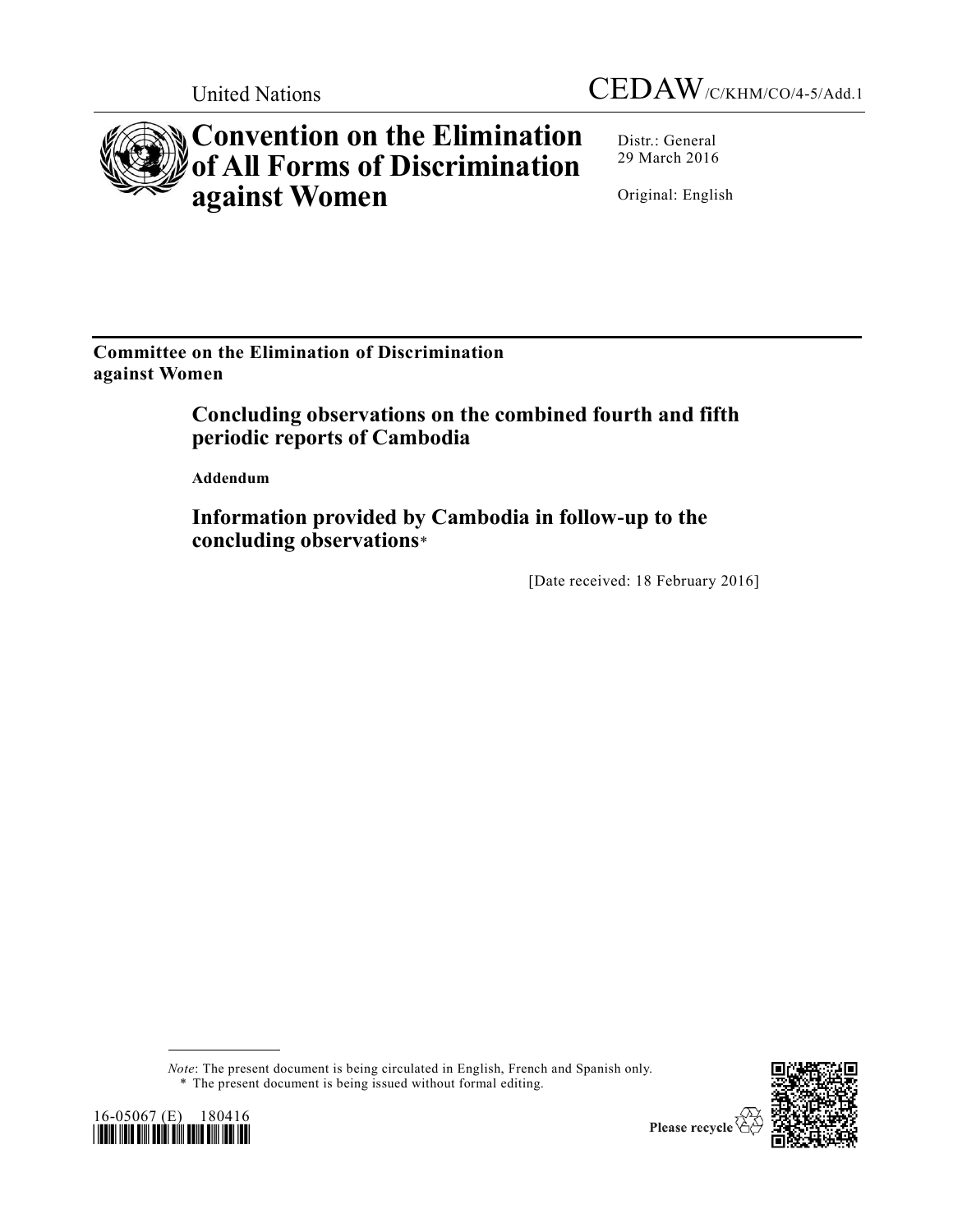## **Introduction**

1. Since the last periodic report submitted to the Committee and its review at the Committee (October 2013), the Royal Government of Cambodia has intensified its efforts to effectively and efficiently implement the Convention. Eliminating discrimination against women and ending violence against women is one of the top priorities of the Royal Government of Cambodia. The 2nd National Action Plan to Prevent Violence against Women 2014-2018 (2nd NAPVAW) is being implemented including a coordination mechanism among different stakeholders to hold various duty bearers accountable. In order to make necessary services available and accessible for women, local authorities are actively cooperating with civil society organizations.

2. The Committee requested Cambodia to provide follow up information for concluding observation 15 and 21 by October 2015. Pursuant to the request, the Kingdom of Cambodia provides the following.

**Concluding observation 15 (a): provide effective redress to victims of sexual and gender-based violence, in particular sexual violence, against women committed during the Khmer Rouge regime, and consider to develop effective non-judicial transitional justice programmes, including the provision of adequate reparation and psychological and other appropriate support** 

## **Survivors' needs identified through dialogues**

3. A number of dialogues with survivors of gender-based violence during Khmer Rouge regime have been organized (11-12 December 2011, 10 October 2012, 24 September 2014 and 26 March 2015), to identify redress schemes for survivors of gender-based violence. Three categories of redress schemes have been organized: public acknowledgement, health support and empowerment. The series of dialogues were attended by approximately 2000 participants including a large number of Khmer Rouge survivors, university students and stakeholders from United Nations agencies, national and international non-governmental organizations (NGOs), government institutions and the media. These dialogues allowed for the prese ntation of first-hand accounts of sexual violence from survivors and witnesses and included expert testimonies on the Khmer Rouge. These dialogues contributed to clarification of survivors' needs.

### **Public acknowledgment about past crimes and public education**

4. The process of public acknowledgment of past crimes through a national education curriculum has been established. Since 2010, the history of the Khmer Rouge regime has been included into the official education programme. To support this effort 500,000 copies of history books exclusively about the Khmer Rouge regime were published and delivered to 454 high schools in 189 of cities/districts/khans, and to the pedagogy schools in 19 provinces and 1 municipality. These books are also available at school libraries for students to read, and also serve as reference books for teachers. It is hoped that all children study about violence against women so that they understand the scope of harm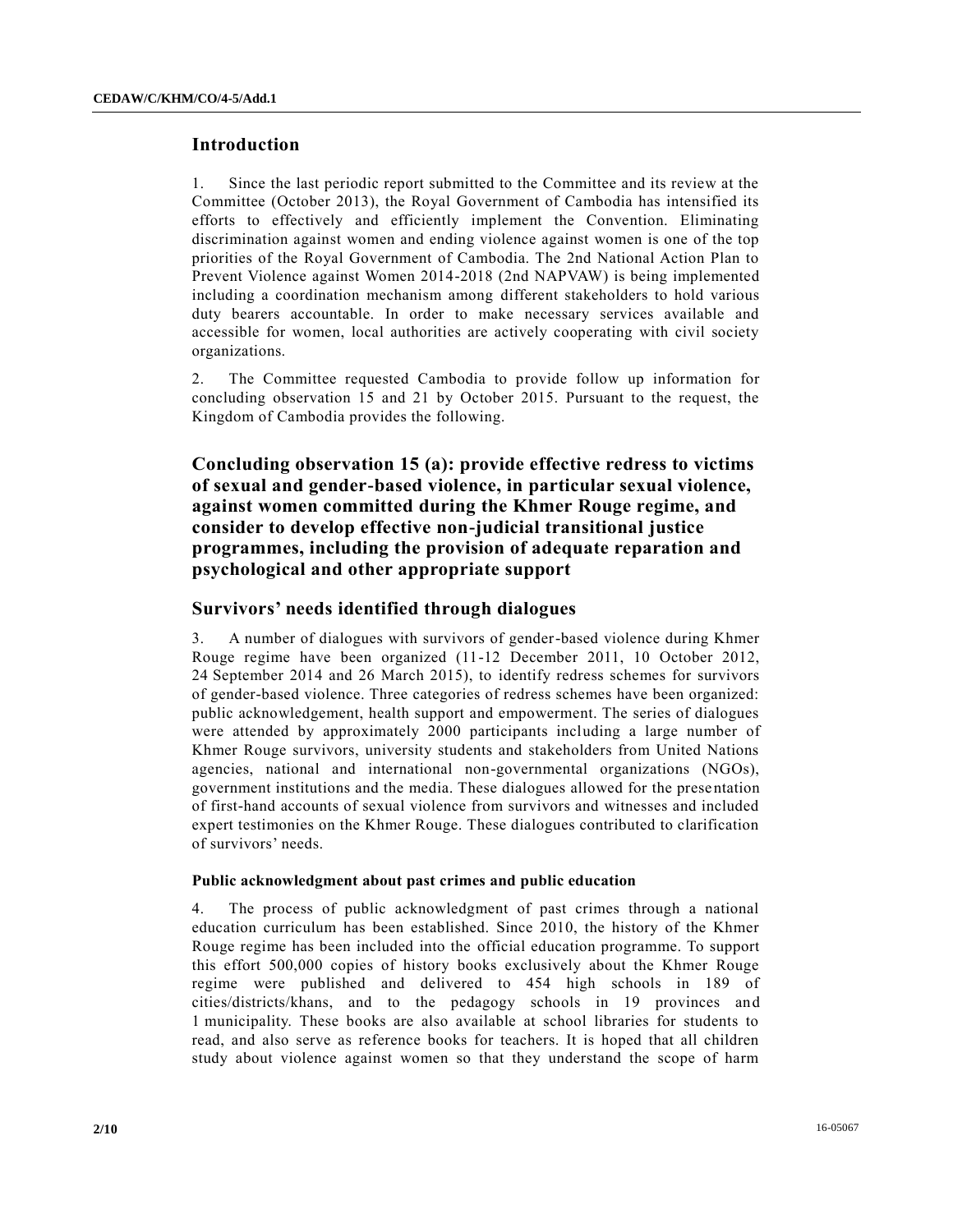inflicted by violence against women. In addition, in 2014, the Royal University of Phnom Penh developed a gender studies curriculum for university education usage which includes a specific session on gender-based violence during Khmer Rouge in the context of Security Council resolution 1325.

5. The booklet on facts adjudicated in case 002/01 and civil party participation, "Stories from civil parties participating in the Extraordinary Chambers in the Courts of Cambodia", also includes stories of three gender-based violence civil parties. It was printed (2,030 copies) and distributed to civil parties, NGOs, researchers, some universities, and to the national library. All the names of civil parties at the Courts, including survivors of gender-based violence, are also in the web site for public acknowledgement.

6. Additionally, from 2011 to 2014, the Victim Support Section of the Extraordinary Chambers in the Courts of Cambodia and its partners produced and disseminated 29 call-in radio shows on gender-based violence under the Khmer Rouge, sharing the experiences of women and men, the progress of the legal proceedings by the Chambers, and its implications for gender issues in Cambodian society today. The approach has been instrumental in reaching a wider audience in more rural areas of Cambodia. The monthly broadcasts and regular rebroadcasting of the project's 29 call-in radio shows has been important to reach a wider audience in more rural areas of Cambodia. The main objective was to inform the general public about gender-based violence under the Khmer Rouge. In addition, 400 copies of the radio shows were published on DVDs and distributed to universities, NGOs and government institutions throughout Cambodia. The number (309) of listeners who called in and actively participated in the radio show is considered relatively high.

#### **Reparation to victims of gender-based violence**

7. The Extraordinary Chambers in the Courts of Cambodia were established based on the Royal Government of Cambodia's request to the United Nations to prosecute the most responsible and senior leaders from the Khmer Rouge regime. The Chambers have been making progressive process to provide effective redress to victims of gender-based violence from the Khmer Rouge regime. The reparation scheme of the Chambers is "moral and psychological" (collective and moral) in nature. It aims to formally recognize victims, restore their dignity and establish a collective memory. Survivors who want to join the proceedings can file civil party applications to the Victim Support Section of the Extraordinary Chambers in the Courts of Cambodia, who then deliver them to the judges for admissibility. As of September 2015, 779 of the total 4,000 civil parties in Case 002 are survivors of violence against women (crimes of forced marriage and rape in the context of forced marriage).

8. The Chambers' reparation scheme uses a victim-centred approach from a perspective of procedural justice as well as substantial justice. Civil parties, including survivors of violence against women, have been invited to attend hearings to listen to what happened in the courtroom, and could ask questions through their lawyers to the accused. They have been provided with legal and psychological counselling. The Victim Support Section and NGO partners have frequently invited them to forums, meetings, and trainings as well. Throughout the development of the reparation process, civil parties were consulted and their requests were later turned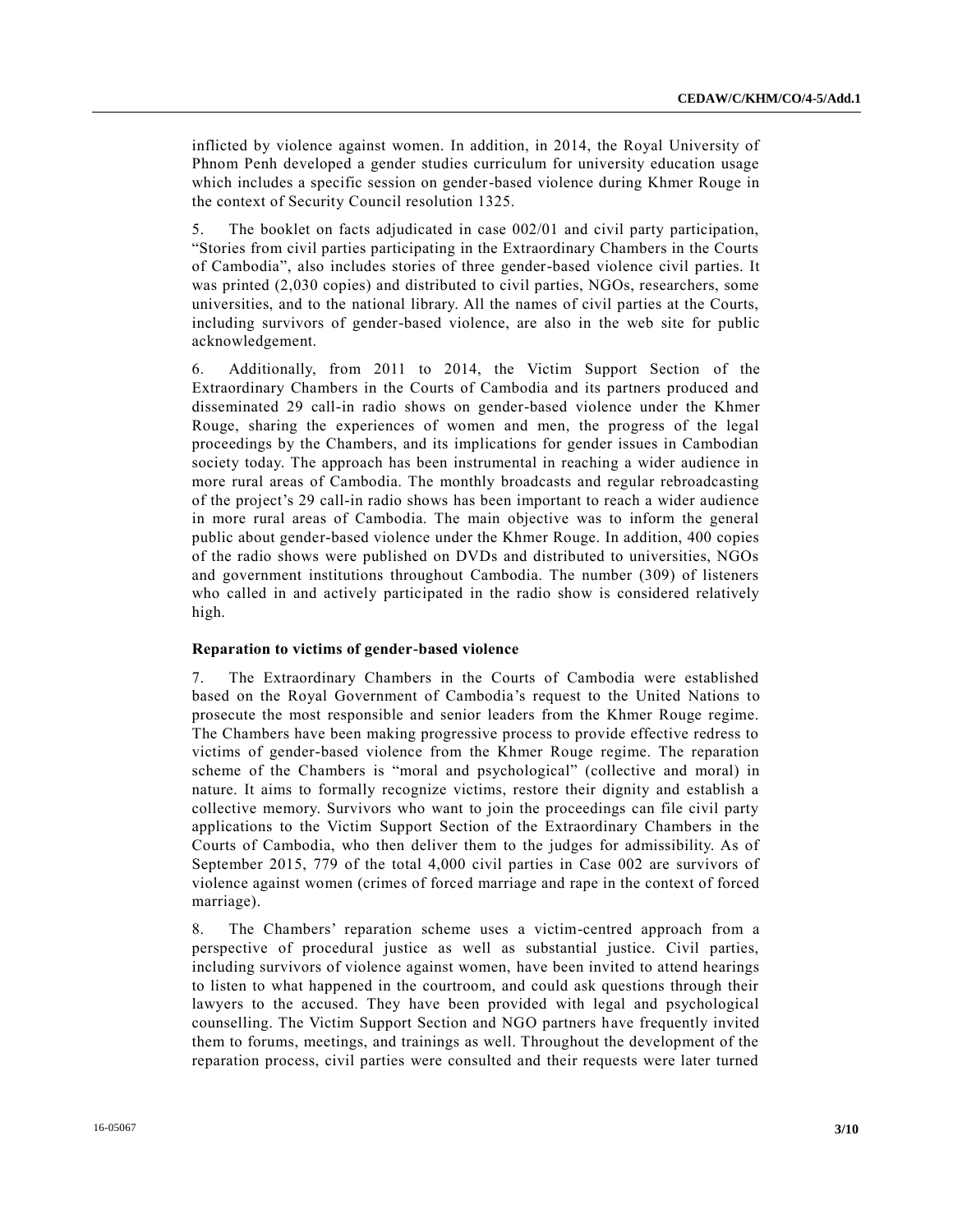into projects for implementation. This process has made survivors of gender-based violence satisfied and these have constituted an important component of successful reparations.

9. At the end of Case 002/01, 11 reparations projects were endorsed by the Trial Chamber of the Extraordinary Chambers in the Courts of Cambodia on 7 August 2014:

- National Remembrance Day.
- Construction of a memorial in Phnom Penh.
- Testimonial therapy: The recording of testimonies of traumatic experiences is being done with the assistance of mental health workers. The recordings will be read out and handed to the civil parities during cultural or religious ceremonies.
- Self-help groups: The project includes six group therapy sessions with monthly meetings and consultations with a professional therapist over the course of 9 months.
- Permanent exhibition: Permanent public exhibition spaces will be established in five provinces, which will display photographs, exhibits, documents, audiovisual recordings of Civil Parties and other survivors, artwork, historical displays and other interactive resources designed to preserve accounts of the Khmer Rouge era and to educate the public about the Khmer Rouge regime.
- Mobile exhibition and education project: A mobile exhibit will be established exploring history and transitional justice.
- Inclusion of a chapter on forced population movement and executions at Tuol Po Chrey within the Cambodian school curriculum.
- Construction of a peace learning centre (Battambang Province) with a library and organized excursions for Cambodian youth to execution sites.
- Booklet on facts adjudicated in Case 002/01 and civil party participation: This will explain the judicial process of the Extraordinary Chambers in the Courts of Cambodia, with a focus on documenting the crimes in Case 002/01 and provide an explanation of civil party participation.
- Two editions of the verdict in Case 002/01: This will be both a complete and a summary version of the verdict.
- Inclusion of civil party names on the Extraordinary Chambers in the Courts of Cambodia website: Inclusion of all civil parties' names on the website as an additional means of recording their participation within the Case 002 trial.

10. These projects have benefited all civil parties and all directly support the redress process for survivors of gender-based violence as they are participating in the programmes.

#### **Psychological support for survivors of violence against women**

- 11. For health-related matters, the following actions have been taken.
	- "National guidelines for managing violence against women and children in the health system" was developed and launched by the Ministry of Health in 2014.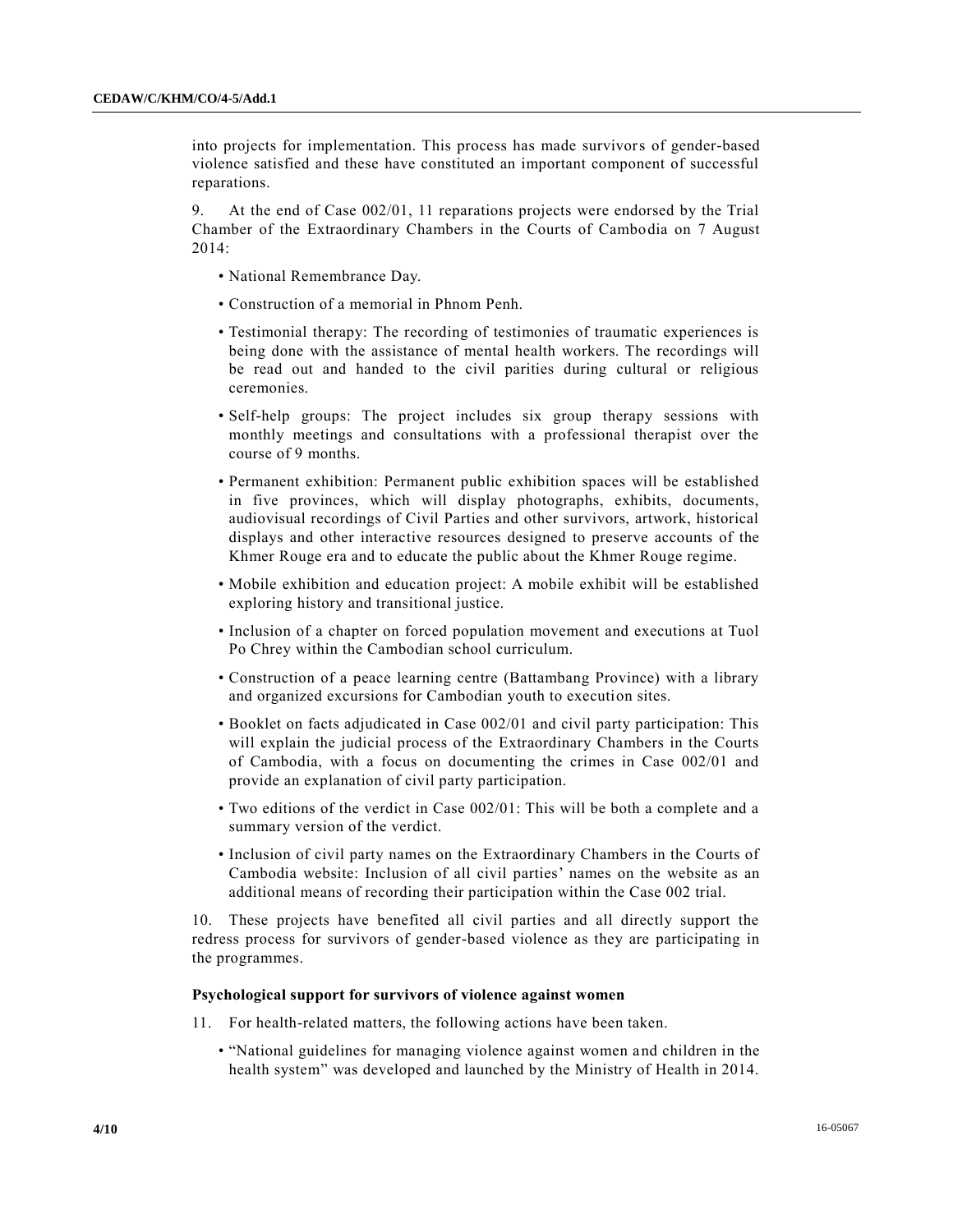Health staffs at referral hospitals and health centres are being trained in regard to the method of providing services to survivors from sexual violence. In addition, ongoing trainings focus to improving capacities of health staffs on post-traumatic stress disorder.

- "Guidelines of minimum package of activities for health centre development " was developed to be used for development planning and provision of health services at all health centres including basic mental health services, health education in the communities and refer victims to referral hospital for mental health treatment services.
- "Guidelines for complementary package of activities for referral hospital development" was updated in 2014 in order to provide guidance on the establishment of referral hospital, strengthening hospital management and service provision of all referral hospitals including maternal and child health and mental health services. For special group of patients, such as mental disorder and violence against women violence, therapists provide services and focus more on counselling. However, due to human resource constraints, not all referral hospitals provide specialized mental health services yet. It is hoped that in the near future all referral hospitals equip same capacity for assisting survivors of violence against women.
- The Victim Support Section of the Extraordinary Chambers in the Courts of Cambodia and its partners provided the psychological services through 15 selfhelp groups for a total of 150 gender-based violence civil parties, psychological treatment for approximately 35 gender-based violence civil parties and used a culturally adopted "testimonial therapy" approach for approximately 42 gender-based violence civil parties and implemented 18 forum theatre performances with approximately 1,700 people including gender-based violence survivors. The services contribute to better mental health of gender-based violence civil parties because they allowed survivors to be seen, heard in public, and to reveal their comprehensive truth of what happened during the Khmer Rouge regime. Survivors could also receive psychological treatment by psychiatrist.

## **Empowerment of survivors of gender-based violence at the Extraordinary Chambers in the Courts of Cambodia/non-judicial transitional justice programme**

12. Apart from judicial reparation provided by the Chambers, the Victim Support Section at the Extraordinary Chambers in the Courts of Cambodia in partnership with Transcultural Psychological Organization and Cambodian Defender Project have a non-judicial measures project entitled: "Promoting gender equality and improving access to justice for female survivors and victims of gender-based violence under the Khmer Rouge regime". The Victim Support Section and its partners have conducted activities such as the coordination of gender-based violence survivors (civil parties) attendance at hearings, organizing women hearings outside the Chambers to allow gender-based violence survivors to share experience to younger generations.

13. Substantial hearings of Case 002/02 have recently started. Crimes with relation to violence against women (forced marriage and rape in the context of force d marriage) have been included in its scope. Throughout the process, the facts related to the crime will be heard, and related reparation projects should be initiated.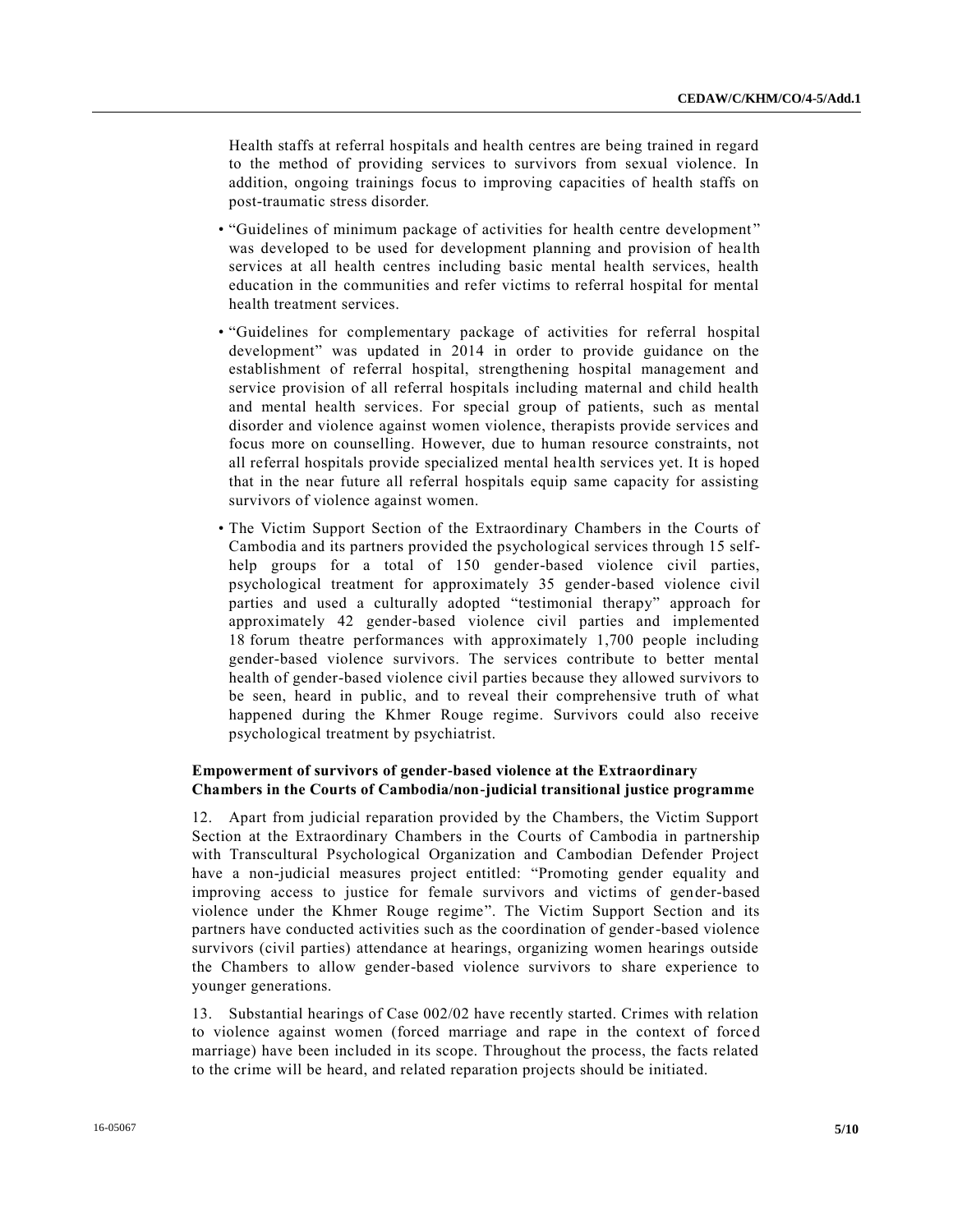# **Concluding observation 15 (b): take advantage of the process of drafting the second National Action Plan to End Violence against Women to fully incorporate into it the provisions of the Convention and of Security Council resolution 1325 (2000)**

## **Royal Government of Cambodia's compliance with internationally agreed framework**

14. Cambodia ratified the Convention on the Elimination of All Forms of Discrimination against Women in 1992 and its Optional Protocol in 2010. As a signatory to the Convention, and in compliance with the responsibilities set forth in the Beijing Platform for Action, Cambodia has demonstrated a firm commitment to enact legislations and policies that can address and respond to violence against women. In addition, as a member state of the United Nations, Cambodia is obliged to implement all Security Council resolutions, in particular to the Women, Peace and Security related Security Council resolutions 1325, 1820 and 1888.

## **Second NAPVAW (2014-2018)**

15. The 2nd NAPVAW was prepared by Technical Working Group on Gender-Based Violence and was approved by the Council of Ministers on 5 December in 2014. The 2nd NAPVAW specifically includes a focus on women, peace and security as compliance to the internationally committed promises to implement Security Council resolution 1325. In the 2nd NAPVAW, one expected output is specifically with both the Convention and Security Council resolution 1325, which sates, "Compliance to the internationally agreed upon commitments to address violence against women particularly within the framework of Security Council resolution 1325". For legal aid and access to justice among women, the plan includes a legal and justice reform process, which considers and discusses violence against women issues within the framework of international standards including Security Council resolution 1325.

# **Concluding observation 21 (a): intensify efforts to train judicial and law enforcement officers on the strict application of the Law on the Prevention of Domestic Violence and Protection of Victims to ensure that cases of violence against women, including domestic and sexual violence, are effectively prosecuted and not systematically diverted to mediation**

#### **Intensifying efforts through 2nd NAPVAW implementation**

16. Ensuring survivors of violence against women to have access to timely and comprehensive legal protection and services including police, health, legal aid, counselling and other social services is essential for the protection of the basic rights of all survivors. Thus it is located as one of the main pillars in the 2nd NAPVAW as well. It has been identified and recognized that a variety of interventions are required to respond to the various types of violence against women and to target and appropriately respond to the needs of various vulnerable groups.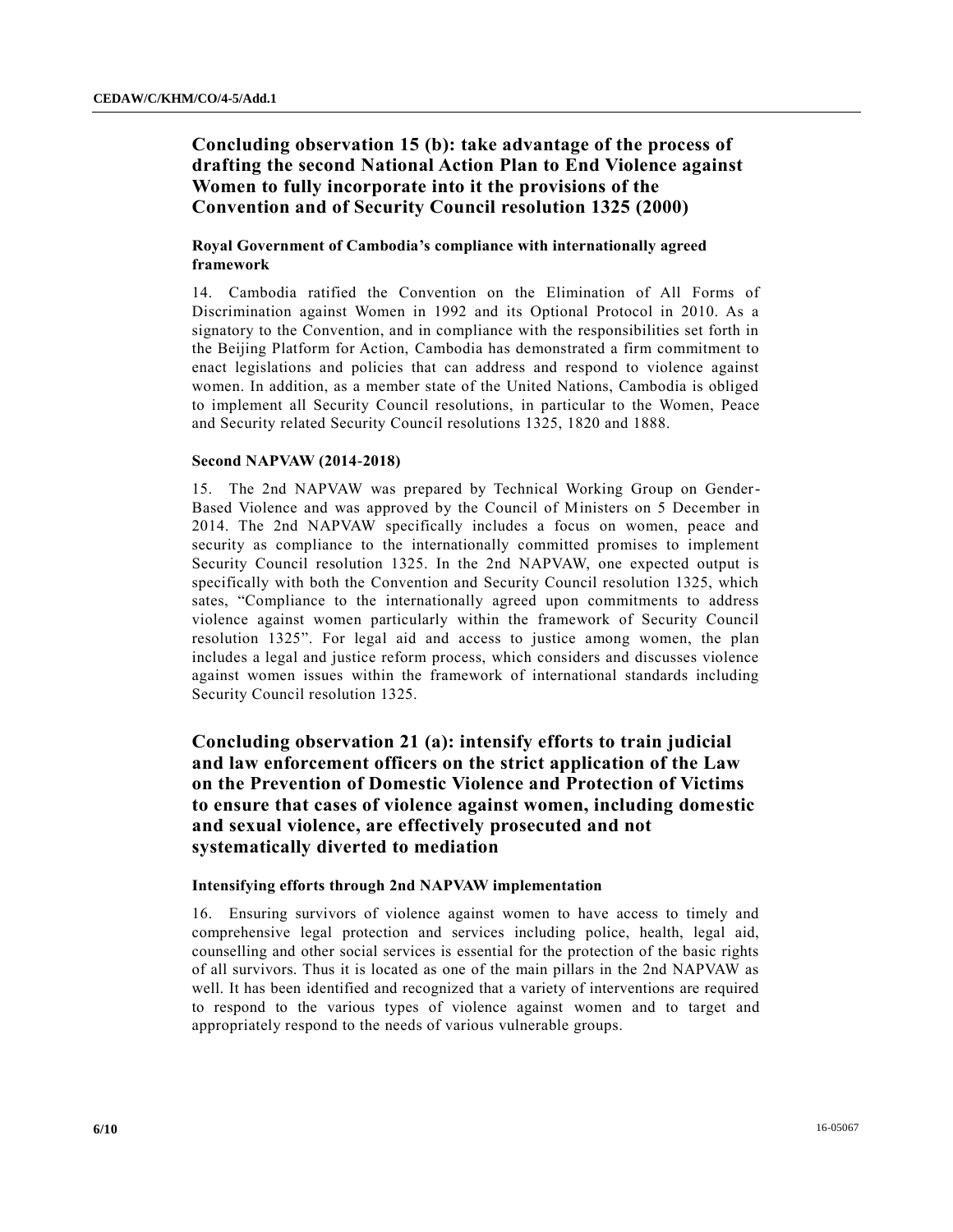#### **Mediation scheme will be regulated**

17. Article 25 of the criminal procedure code states, "A victim can waive his right to seek compensation or withdraw his complaint. The victim's waiver or withdrawal of the lawsuit does not stop or suspend the criminal action except as provided in point 2 of Article 8 (Other Causes of Extinction of Criminal Action) of this Code. " However, in Cambodia, mediation is widely practiced for a dispute resolution, commonly in domestic violence. The Law on Prevention of Domestic Violence and Protection of Victims (Domestic Violence Law) only permits mediation in cases that are not criminal; however mediation is commonly practiced in all cases. As a result, a study was completed in 2015 to assess the practice of mediation in violence against women cases in Cambodia. The study recognized that mediation has been practiced and will continue, therefore, it recommended to key stakeholders to strengthen the practice by developing minimum standards on mediation in domestic violence cases, codes of conduct for mediators and clarification of the categorization of serious and non-serious cases of domestic violence.

#### **Institutional efforts to strengthen the application of violence against women laws**

18. For the purpose of ensuring availability and accessibility of services to survivors, as a fundamental step, a gender mainstreaming action plan (GMAP) was developed by the Ministry of Justice and this Action Plan became a part of the strategic plan of the Ministry of Justice (2014-2018) so that gender is mainstreamed in the enforcement of violence against women related laws. In this strategic plan, the training is a prioritized action in regard to both national and international laws on violence against women and those are widely disseminated for practical application among jurists in all over the Kingdom.

19. As a process to implementing Gender Mainstreaming Action Plan, many training courses were held as follows:

- At the national level, training for judges and prosecutors about the Convention on the Elimination of All Forms of Discrimination against Women and the Domestic Violence Law were provided in 2013, with judges, court clerks, lawyers, prosecutors participating. There were 100 participants (22 women).
- At the subnational level, workshops were held on the Convention in 7 provinces in 2013.
- Training courses about the Convention and violence against women related laws, including the Domestic Violence Law, were held in 2014 with more than 100 participants from legal professions participating (25 women).
- At the subnational level, 7 provinces were selected for training (different provinces from 2013) and there were more than 700 participants (203 women).
- A national conference on women judges and prosecutors and training on the Convention on the Elimination of All Forms of Discrimination against Women for lawyers, judges and prosecutors were organized.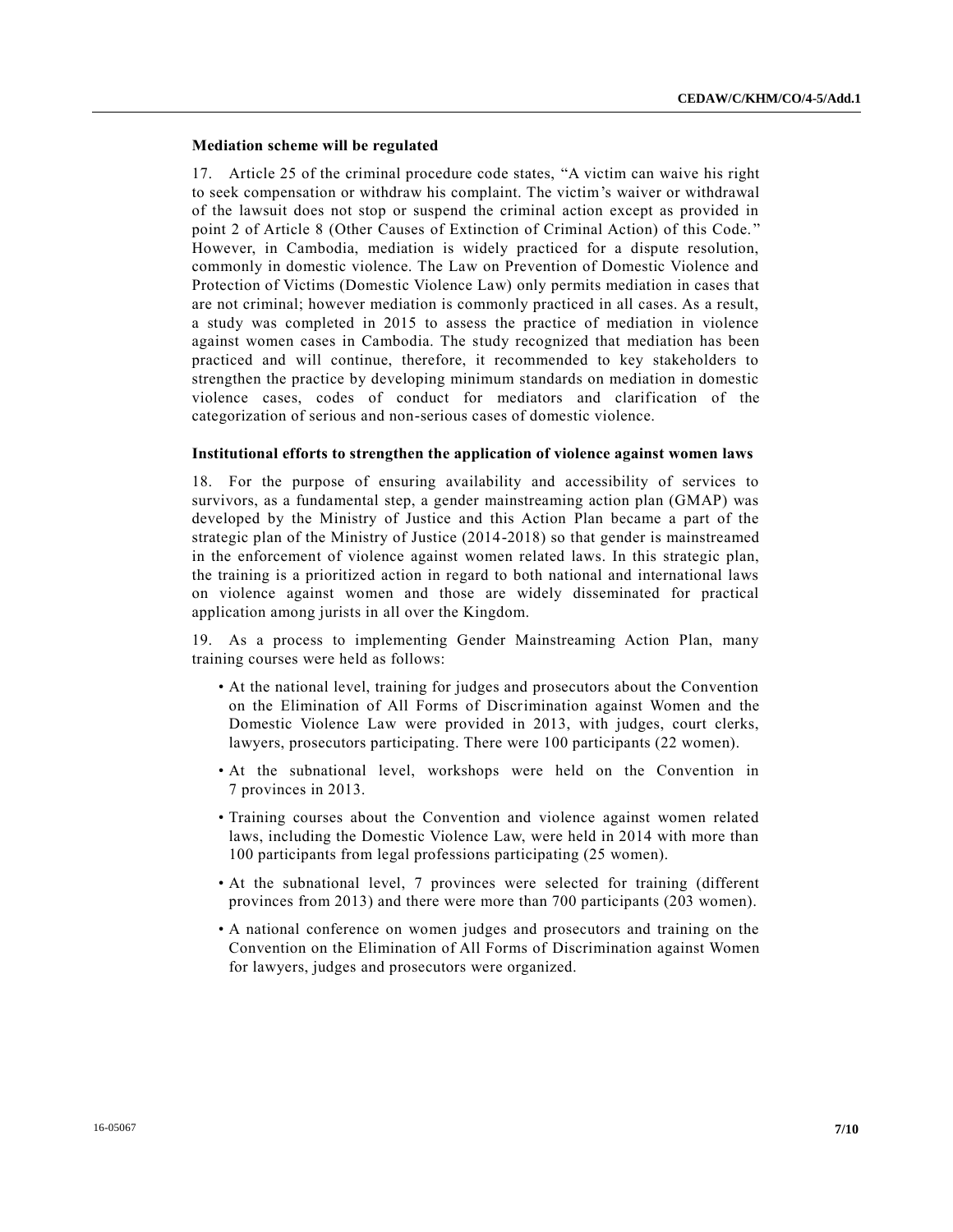## **Efforts to train lawyers for the application of violence against women laws**

20. Institutionalization of gender-sensitive legal service training is in process at the Lawyer's Training Centre by the Cambodian Bar Association. The Lawyer's Training Centre developed a training curriculum on working with and representing victims of gender-based violence (including with regard to the specific needs of vulnerable groups of women). The training was conducted on 17 December 2014, and will continue in the academic year 2015.

#### **Intensifying the capacity-building of law enforcement officers**

21. As a prioritized action in the 2nd National Action Plan on Violence Against Women (NAPVAW), capacity-building about violence against women related laws is occurring for the local authorities as follows:

- Training course on violence against women related laws and legal procedures for local authority in 24 provinces/cities (2010-2015) with approximately 120 participants attending annually (totally 600 officials including 550 women).
- A number of round-table discussions were held and were broadcast on national television.
- Core trainers were trained at the regional level about prevention of human trafficking and sexual exploitation. In total, five training courses were completed with 180 trainees (175 women) in the provincial and district levels (nationwide). These core trainers conducted training programmes at the community level with local villagers in villages with approximately 1,000 participants (660 women) (2014-2015).
- The city, municipal, commune, and provincial police forces have been trained on skills for responding to violence against women, in accordance with the Domestic Violence Law. This initiative has been strengthened as a part for Commune Safety Policy of the Ministry of Interior (MOI) in order to fulfil obligations under the Security Council resolution 1325.

#### **Monitoring to be strengthened for implementation of violence against women laws**

22. The Ministry of Justice is making progress in setting up a data monitoring system on violence against women cases. Data collection system is of crucial importance to monitor whether the laws are implemented for violence against women cases. For this, the Ministry has cooperated with the Cambodian Criminal Justice Assistance Project and makes annual report concerning the specific types of violence against women cases in the courts.

## **Concluding observation 21 (b): encourage women to lodge formal complaints about domestic and sexual violence, by destigmatizing victims and raising awareness about the criminal nature of such acts**

## **Judicial police agents supporting women at grass-roots level**

23. To effectively encourage women to lodge formal complaints about violence against women, 143 judicial police agents of Ministry of Women's Affairs have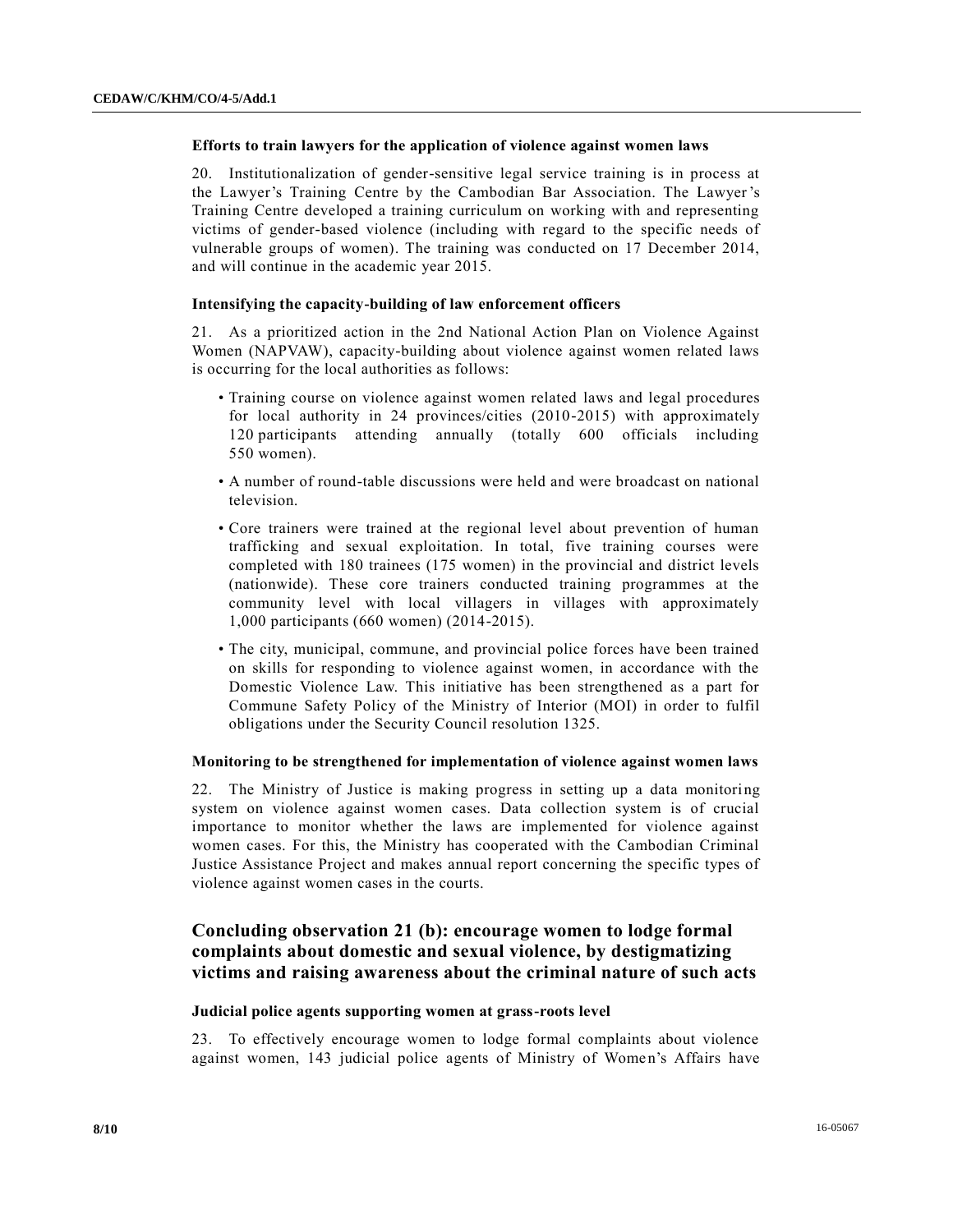been appointed nationwide (as of September 2015) and they are actively supporting survivors by de-stigmatizing them. Agents are tasked to advocate for the legal rights of survivors of violence against women and support survivors throughout the legal process. Agents are currently serving at the municipal/provincial level and training courses were provided to improve their capacity in delivering services to survivors.

#### **Special attention for marginalized women for their access to justice**

24. The 2nd NAPVAW promotes special attention to marginalized women, or women with increased risk, by ensuring availability and accessibility of services for them so that they can also make official complaints without stigmatization due to their disadvantaged situation. Public awareness campaigns targeting young women from diverse backgrounds have been organized, as a new initiative led by civil society in close cooperation with government institutions. A public dialogue was held in August 2015, in Phnom Penh and more than 50 young women living with HIV/AIDS, lesbian, bisexual and transgender women participating with high officials from the government institutions attending along with journalists who covered the dialogues. This activity will continue to be held till the end of 2015, with a possibly to be extended.

## **Concluding observation 21 (c)**

## **Continue public awareness-raising campaigns on all forms of violence against women, in particular in rural areas**

#### **Good men campaign for public awareness-raising**

25. Primary prevention is one of the main pillars in the 2nd NAPVAW and a large number of public awareness campaigns to end violence against women have been organized.

- "*Good Men Campaign*" (2011 to 2015) was organized through partnership with 11 Cambodian NGOs and beyond media utilization (television, radio, Facebook, and magazines/newspapers). Within this campaign, 24 community forums were conducted in 6 provinces with 4,300 civil servants and 7 public marches were organized (2014 and 2015) in 7 city and provinces (2,250 participants) and thousands of people also received the message to stop violence against women through these events and media coverage.
- 2,000 officials (998 women) were trained to build their capacity building on understanding about gender issues from a man's perspective. This was an innovative approach in Cambodia. The end line survey of this "*Good Men Campaign*" is under way, so that in the next periodic report more comprehensive analysis and results can be reported.
- Public marches in 4 provinces were also held to encourage men to change their behaviour to be more gender sensitive. And those campaigns were broadcasted on 12 Radio/television channels in order to spread information about "*Good Men Campaign*", which encourages men to stop violence against women and encourage women to file official complaints.
- Awareness-raising campaigns in 12 provinces were held for the purpose of enabling women at grass-roots level to understand their basic rights and the